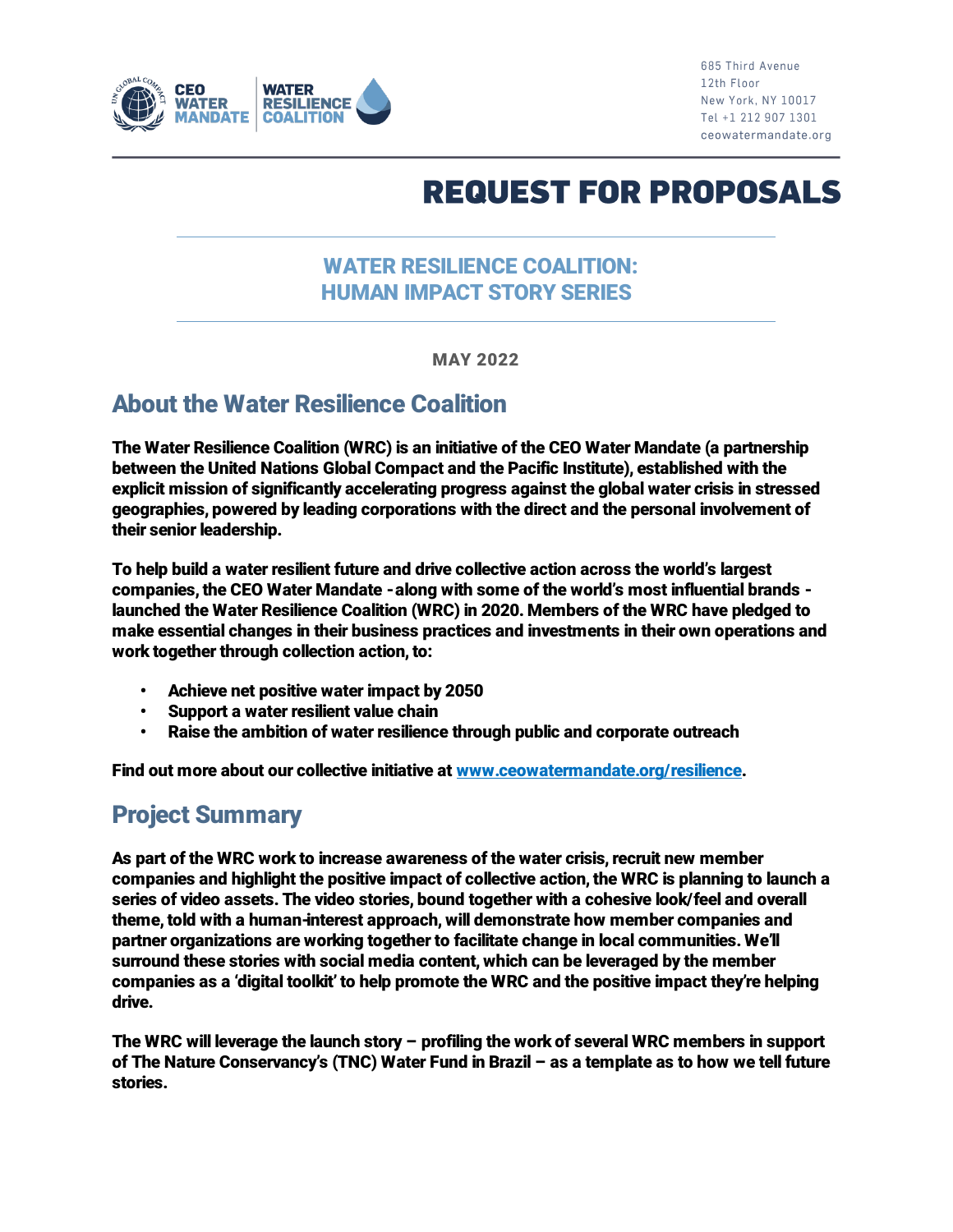

As Brazil and others accelerate their work on water scarcity, this first story in the 'Impact' series is an opportunity to highlight the role of collective corporate action in funding local solutions – and the positive impact the WRC is driving in local communities. We'd plan to feature key WRC members, NGO partners and community leaders to create powerful stories that humanize not just the challenges we face but explore the latest tools and solutions available today.

#### Main Objectives

Our main objectives with this project are to:

- Increase awareness of the Water Resilience Coalition's mission and progress
- Inspire other companies to join the Water Resilience Coalition, and
- Highlight collective action as the clear pathway toward water resilience by providing examples of actual company action on the ground and distancing the narrative from just commitments.

#### Audiences

We expect the series to target primarily the leadership of large, multinational companies headquartered around the world who might become a part of the Water Resilience Coalition and scale its work. Secondarily the series would target influential opinion leaders from NGOs and civil society that can promote and legitimize our messages.

# Scope of Work

| <b>Category</b>                                                    | <b>Needs</b>                                                                                                                                                                         | <b>Deliverables</b>                                                                                                                                                                                                                                                                                                                                       |
|--------------------------------------------------------------------|--------------------------------------------------------------------------------------------------------------------------------------------------------------------------------------|-----------------------------------------------------------------------------------------------------------------------------------------------------------------------------------------------------------------------------------------------------------------------------------------------------------------------------------------------------------|
| <b>General branding for Human</b><br><b>Impact Stories Series</b>  | Development of a general<br>concept (graphic and<br>narrative) for the human<br>impact stories<br><b>Templated approach to story</b><br>assets to be leveraged for<br>future stories | • At least 2 concepts for the<br>story series<br>• Overall theme<br>• Graphic look and feel<br>• Series name<br>$\cdot$ Tagline<br>• Narrative voice and tone<br>• Editable templates for:<br>• Full video<br>• Teasers<br>$\cdot$ GIFs<br>• Social media cards<br>$\cdot$ Infographics<br>• Paid media spreads<br>• Press releases<br>• Website sections |
| <b>First Story of the Series (TNC</b><br><b>Brazil Water Fund)</b> | Create a compelling launch of<br>the series with the                                                                                                                                 | $\cdot$ Clear timeline for<br>deliverables to be finalized                                                                                                                                                                                                                                                                                                |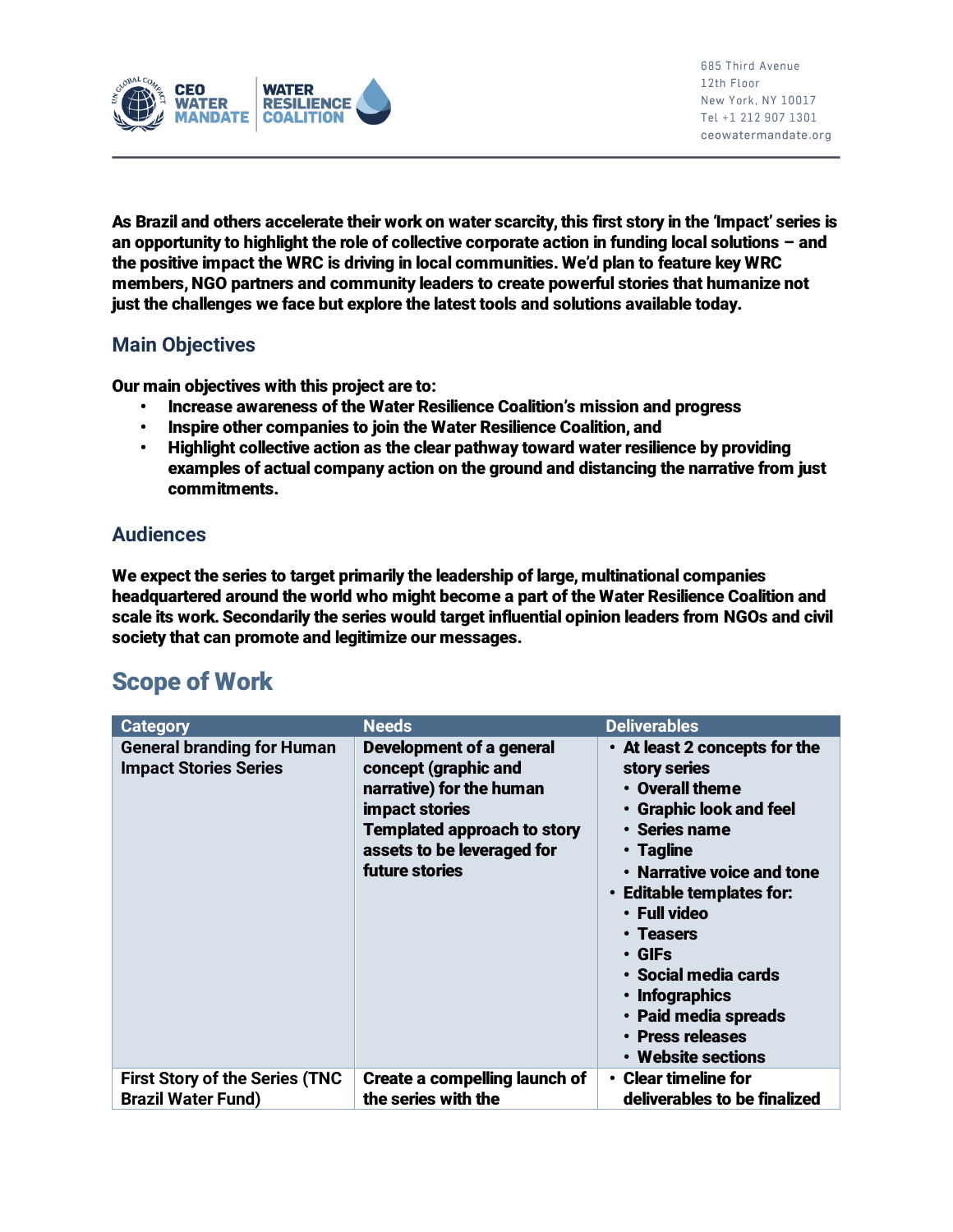

685 Third Avenue 12th Floor New York, NY 10017 Tel +1 212 907 1301 ceowatermandate.org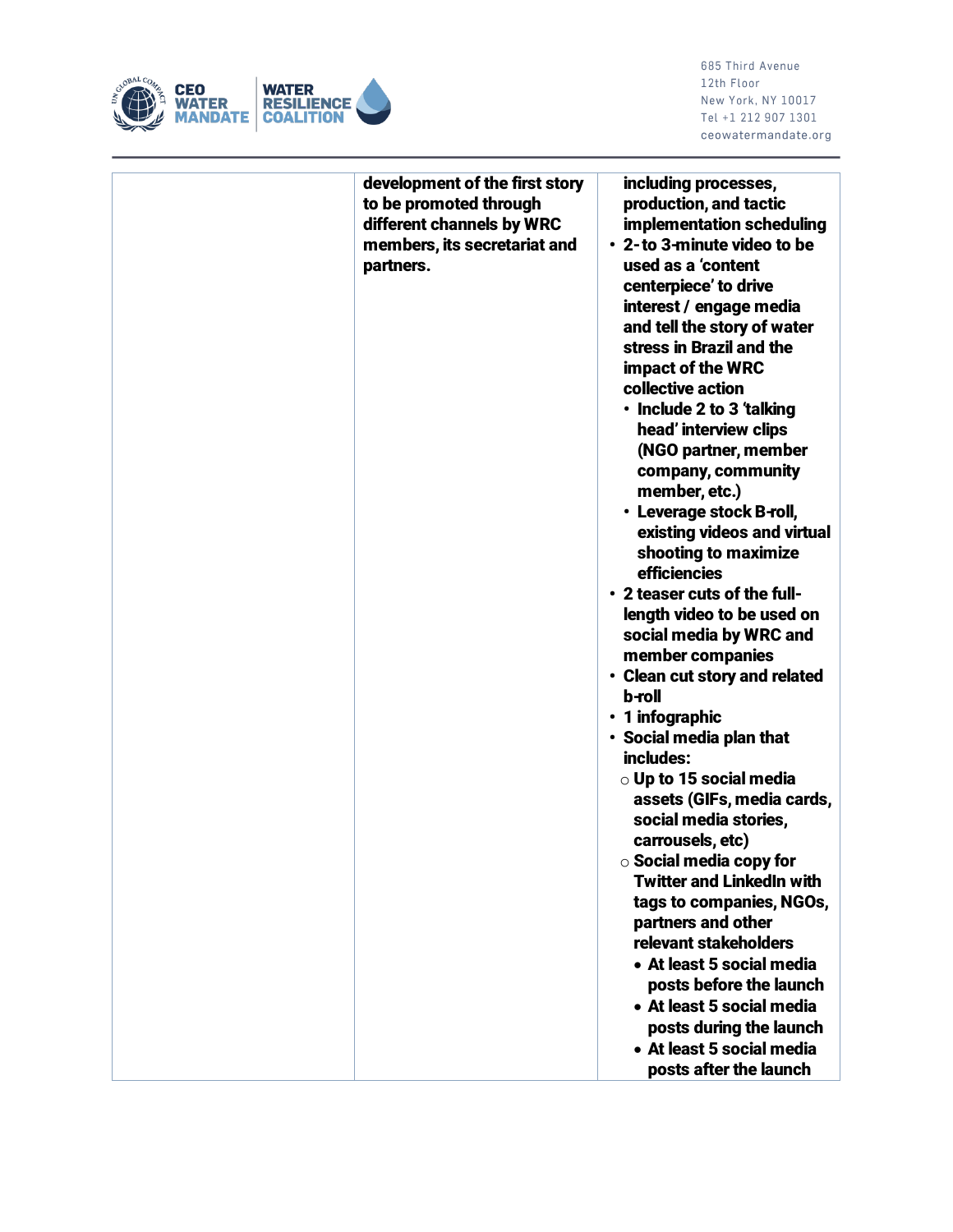

 $\circ$  1 social media guide on how WRC members can use these materials to amplify the message in their own channels

# General Timeline

| <b>Milestone</b>                                                                  | <b>Tentative Completion Timeline</b> |
|-----------------------------------------------------------------------------------|--------------------------------------|
| <b>Proposal Reception Deadline</b>                                                | 09 June 2022                         |
| <b>Proposal Pitches</b>                                                           | 13 to 24 June 2022                   |
| <b>Final Selection</b>                                                            | <b>28 June 2022</b>                  |
| Establish project work plan and timeline                                          | 08 July 2022                         |
| Final approved deliverables for first story<br>package                            | 30 September 2022                    |
| <b>Expected release date for first Human Impact</b><br><b>Story in the Series</b> | October 2022                         |

## Budget

The Water Resilience Coalition has budgeted up to USD \$45,000 to cover all deliverables and their production. We welcome feedback and suggestions for utilizing the total budgeted amount differently. Please also provide us with your daily or hourly rate(s) for ongoing advice and support as described in the timeline and milestones.

# Selection Criteria

The criteria below will be used as minimum requirements to assess proposals and build a pool of appropriate candidates. The successful consultant has experience or relevant qualifications in:

- Delivering work products in each of the categories above, including an understanding of the complexities of developing a campaign in the following areas:
	- Developing compelling and cohesive concepts and narratives that can be implemented in the future by other stakeholders.
	- Proficiency translating complex concepts into ideas that can easily be adopted by audiences and capturing their connection to experiences on the ground.
	- Experience working with private sector and corporate brands ensuring the legitimacy of messaging and a genuine connection to audiences
- A demonstrated focus on non-profit sector, with specific expertise appreciated in water, climate, sustainable development, public policy, corporate social responsibility, and/or environmental spaces. Experience working with the UN system and/or SDGs specifically appreciated.
- An active approach toward achieving equity for all people, considering systemic issues and how these impact individuals.